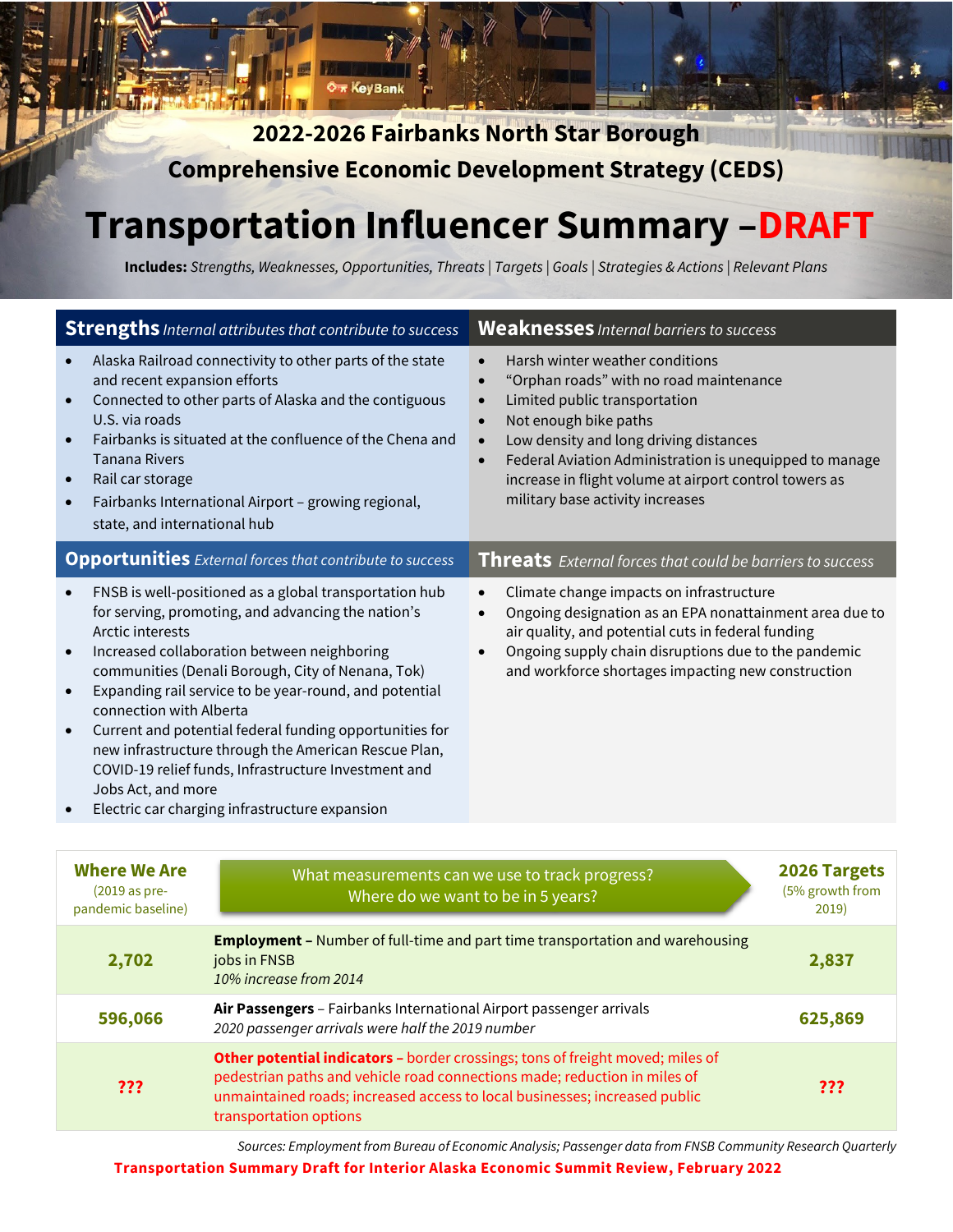**Transportation Summary Draft for Interior Alaska Economic Summit Review, February 2022**

#### **Transportation Goal** *– long term improvements and changes we want to see in five years or more*



1. FNSB serves as a transportation hub for Interior Alaska, providing reliable and critical movement of people and materials by road, air, and rail.

| <b>Strategies &amp; Actions</b> - the activities we will implement over the next 5 years to accomplish goals & targets<br><b>Lead</b><br>and who will lead them |                                                                                                                                                                                                                                                                                                                                                                                                                                                                                                                   |  |
|-----------------------------------------------------------------------------------------------------------------------------------------------------------------|-------------------------------------------------------------------------------------------------------------------------------------------------------------------------------------------------------------------------------------------------------------------------------------------------------------------------------------------------------------------------------------------------------------------------------------------------------------------------------------------------------------------|--|
|                                                                                                                                                                 | 1. Implement Plans - Implement recommendations identified in regional transportation plans: (Goal 1)<br><b>FNSB Comprehensive Roads Plan</b><br>a.<br>Eastside Master Plan (airport)<br>b.<br><b>Terminal Ground Access Study (airport)</b><br>$C_{\star}$<br>2045 in Motion long-range Transportation Plan<br>d.<br><b>Green Streets Plan</b><br>e.<br><b>Freight Mobility Plan</b><br>f.<br>Fairbanks Road/Rail Crossing Reduction/Realignment Plan<br>g.<br><b>Connect Fairbanks: Non-Motorized Plan</b><br>h. |  |
| 2.                                                                                                                                                              | Expand Transit - Strategically expand public transit options in FNSB to better meet the needs of<br>residents. (Goal 1)<br>Increase public transit and carpool options, including service to military bases.<br>a.<br>Offer reduced fare transit options to college students.<br>b.                                                                                                                                                                                                                               |  |
|                                                                                                                                                                 | 3. Support Transportation Innovation - Support efforts to establish Fairbanks as a destination for<br>transportation innovation. Strategy. (Goal 1)<br>Establish Fairbanks International Airport as an unmanned aircraft system hub.<br>a.<br>Attract businesses to conduct cold weather transportation product testing in FNSB.<br>b.<br>Implement transportation-related strategies to address air quality issues.<br>$C_{\star}$                                                                               |  |
|                                                                                                                                                                 | 4. Explore New Connections - Explore opportunities to build new transportation connections that<br>strategically support development. (Goal 1)<br>a. Support Alaska Railroad 18-mile extension so natural gas can be transported by rail.<br>b. Participate in planning efforts for an Alaska to Alberta connection rail connection.                                                                                                                                                                              |  |

## **Other Relevant Resources**

- Comprehensive Roads Plan. Fairbanks North Star Borough. In progress[. View here.](https://fnsbroadsplan.com/)
- 2045 in Motion: Building a More Resilient Future (long-range metropolitan plan). FAST Planning. In progress[. View here.](https://fastplanning.us/docs/plans/)
- **Fairbanks Road/Rail Crossing Reduction/Realignment Plan**. FAST Planning. August 2021[. View here.](https://fastplanning.us/wp-content/uploads/2021/09/1-FRRX-Final-Plan_20210812.pdf)
- FAST Transportation Improvement Program. FAST Planning. June 2021. [View here.](https://fastplanning.us/wp-content/uploads/2021/08/06162021_TIP_Admin_Mod_4_Final_rev1.pdf)
- **Connect Fairbanks**: **Non-Motorized Plan.** FAST Planning. May 2021. [View here.](https://fastplanning.us/wp-content/uploads/2021/05/Connect-Fairbanks-Plan-Final.pdf)
- **Fairbanks International Airport Terminal Ground Access Study.** Fairbanks International Airport. January 2020[. View here.](https://dot.alaska.gov/faiiap/pdfs/FAI-Final-Report-2020-01-27.pdf)
- **Eastside Master Plan.** Fairbanks International Airport. August 2019. [View here.](https://dot.alaska.gov/faiiap/eastsidemasterplan.shtml)
- **Green Streets Plan.** FAST Planning. June 2019[. View here.](https://fastplanning.us/wp-content/uploads/2019/07/fast_planning_greenstreetsplan_6-18-19.pdf)
- **Freight Mobility Plan**. Fairbanks Metropolitan Area Transportation System (now FAST Planning). January 2019[. View here.](https://fastplanning.us/wp-content/uploads/2019/07/freight-mobility-plan-for-approval.pdf)

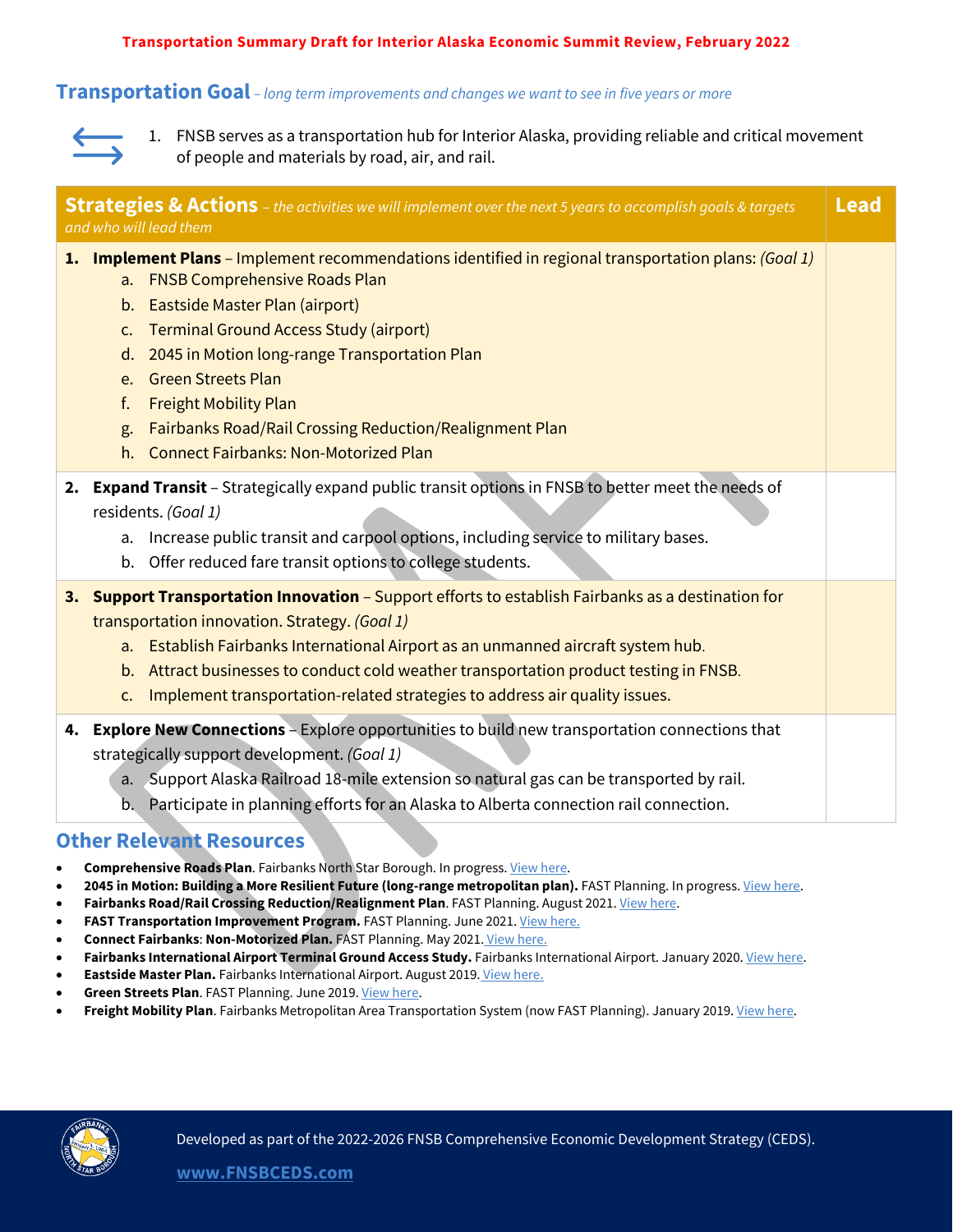# **Interior Alaska Economic Summit, February 22-23, 2022**

# **Transportation Breakout: Discussion Summary (02-23-22)**

To view results from the other sessions, visi[t https://fnsbceds.com/](https://fnsbceds.com/) (results will be posted by March 11<sup>th</sup>)

This document compiles feedback and notes from the breakout session. The other tools that were used to guide the discussion include:

- An economic cluster/influencer one-pager that identified a preliminary SWOT analysis, goals, strategies, actions, and measures of success
- A worksheet identifying a proposed economic vision statement and guiding questions for each of the activities. The guiding questions have been copied into this document for reference. The feedback on the economic vision statement was compiled separately and will be released by March  $11^{th}$ .

| <b>First</b> | Last        | <b>Affiliation</b>                                                  | Email                        |
|--------------|-------------|---------------------------------------------------------------------|------------------------------|
| Angelina     | Leavitt     | Fairbanks International Airport                                     | angelina.leavitt@alaska.gov  |
| April        | Woolery     | Alaska Department of Transportation & Public<br>Facilities (DOT&PF) | april.woolery@alaska.gov     |
| Crystal      | Tidwell     | IUOE 302, Labor Union                                               | Ctidwell@iuoe302.org         |
| Jeremy       | Langton     | Fairbanks International Airport                                     | jeremy.langton@alaska.gov    |
| Jomo         | Stewart     | Fairbanks Economic Development Corporation                          | jstewart@investfairbanks.com |
| Juliet       | Shepherd    | Shepherd et. al                                                     | julietshepherd@gmail.com     |
| Marji        | Illingworth | North Pole Peonies                                                  | marji@northpolepeonies.com   |
| Melissa      | Stepovich   | Fairbanks International Airport                                     | melissa.stepovich@alaska.gov |
| Mike         | Welch       | City of North Pole                                                  | mwelch@northpolealaska.org   |

#### **Participants** *(alphabetical by first name, based on sign in sheet)*

*Facilitated by Patrick Cotter, RESPEC*

*RSVPs: 19 participants*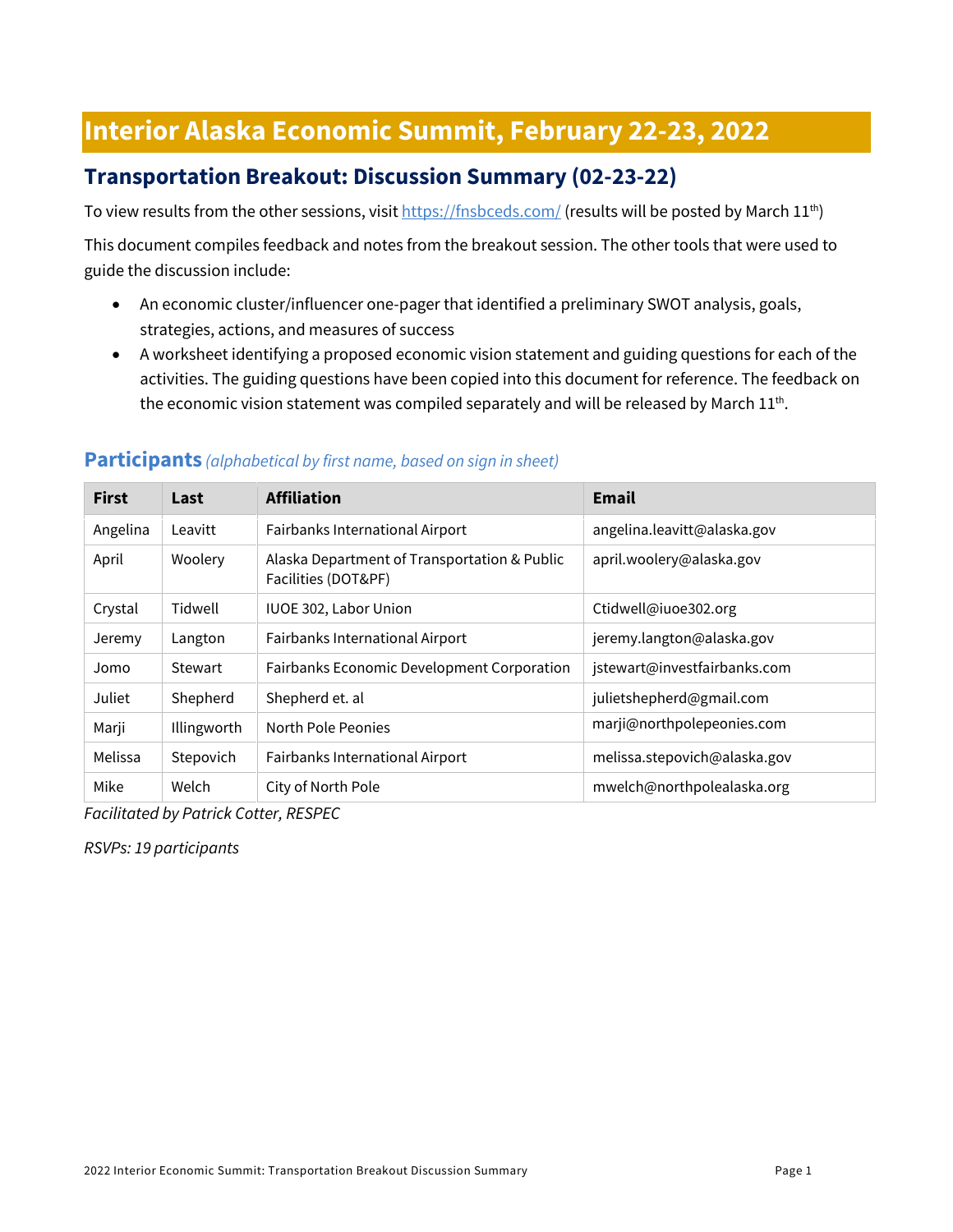# **Feedback on the Strengths, Weaknesses, Opportunities, and Threats (SWOT) Analysis**

#### **Guiding Questions:**

- 1. What did we get right?
- 2. What's missing?
- 3. What would you change?
	- 4. What's the most important item in each quadrant?

#### **Discussion Notes:**

Color Key: Blue = proposed revision **|** red = proposed deletion **|** green = proposed addition

| <b>Strengths</b>                                             | <b>Weaknesses</b>                                                                                                                                                                                                                                                                                                                                                                                                                                                                                                 |  |
|--------------------------------------------------------------|-------------------------------------------------------------------------------------------------------------------------------------------------------------------------------------------------------------------------------------------------------------------------------------------------------------------------------------------------------------------------------------------------------------------------------------------------------------------------------------------------------------------|--|
|                                                              | Like: FAA bullet; this includes both personnel and<br>radar/equipment<br>Like: orphan roads issue identified<br>Revise: revise last bullet to read, "ongoing supply chain and<br>$\bullet$<br>logistics disruptions"<br>Add: road service area model is no longer workable for road<br>$\bullet$<br>maintenance; low density RSAs are especially a challenge<br>Add: only Alaska Airlines has the ability to carry refrigerated<br>$\bullet$<br>cargo<br>Add: issues with off-road vehicle conflicts<br>$\bullet$ |  |
| <b>Opportunities</b>                                         | <b>Threats</b>                                                                                                                                                                                                                                                                                                                                                                                                                                                                                                    |  |
| Add: road service area structure changes<br>٠<br>Add: trails | Add: private airfields that threaten safety of military<br>$\bullet$<br>installations; technology could threaten the airport<br>Add: changing tech (e.g., long-haul aircraft)<br>٠<br>Add: ATVs on roads (new legislation)<br>٠<br>Add: unfunded maintenance needs from the State; the<br>۰<br>DOT&PF is understaffed and underfunded                                                                                                                                                                             |  |

# **Goals, Strategies, Actions Discussion Questions**

#### **Guiding Questions:**

- 1. What did we get right?
- 2. What would you change?
- 3. What's missing?
- 4. Who will lead each of the strategies? What do you see as you/your organization's role?
- 5. Which of the strategies is most important for us to focus on over the next year?

#### **Discussion Notes:**

- General observations/comments
	- Add: more funds put toward road maintenance
	- Add: electric vehicles
- Strategy 1: Implement Plans